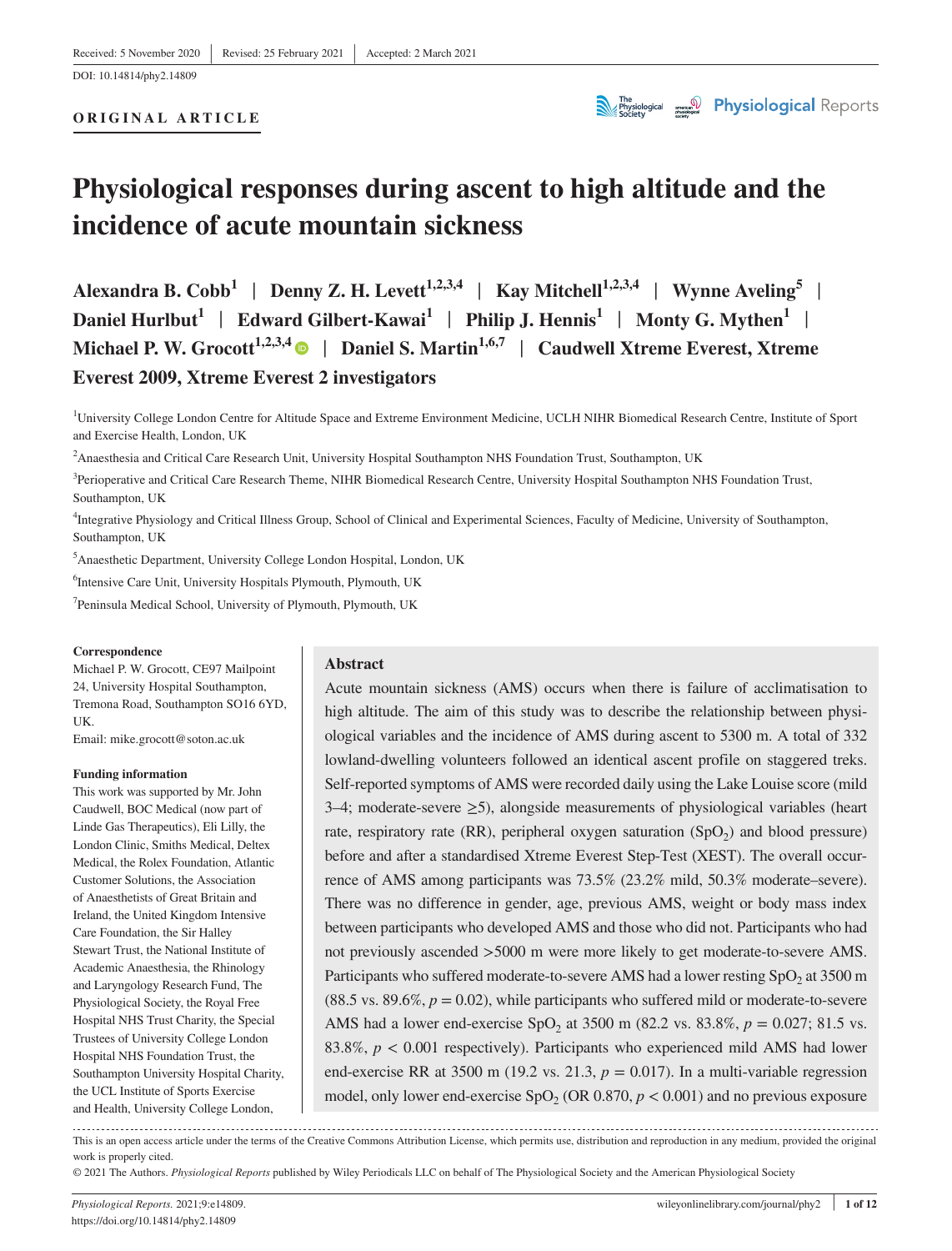the University of Southampton, Duke University Medical School, and the Caudwell Xtreme Everest, Caudwell Xtreme Everest 2009 and Xtreme Everest 2 volunteer participants who trekked to Everest Base Camp. Dr Martin was a Critical Care Scholar of the London Clinic and Dr Levett was a Fellow of the Association of Anaesthetists of Great Britain and Ireland. Some of this work was undertaken at University College London Hospital–University College London Comprehensive Biomedical Research Centre, which received a proportion of funding from the United Kingdom Department of Health's National Institute for Health Research Biomedical Research Centres funding scheme. Some of this work was undertaken at University Hospital Southampton-University of Southampton Respiratory Biomedical Research Unit, which received a proportion of funding from the United Kingdom Department of Health's National Institute for Health Research Biomedical Research Units funding scheme. All funding was unrestricted.

to altitude >5000 m (OR 2.740, *p*-value 0.003) predicted the development of moderateto-severe AMS. The Xtreme Everest Step-Test offers a simple, reproducible field test to help predict AMS, albeit with relatively limited predictive precision.

### **KEYWORDS**

altitude, altitude sickness, exercise, hypoxia

### **Key points**

- We evaluated the performance of a simple exercise challenge at altitude (the Xtreme Everest Step-Test) in predicting acute mountain sickness (AMS) on a trek to Everest Base Camp (5300 m).
- The overall occurrence of AMS during the trek (using the 1993 Lake Louise score threshold of  $\geq$ 3) was high (73.5%).
- Participant characteristics previously shown to predict AMS (gender, age, weight and history of AMS) were not related to the development of AMS in this study.
- Lower peripheral oxygen saturation  $(SpO<sub>2</sub>)$  following the Xtreme Everest Step-Test at 3500 m and no previous exposure to altitude >5000 m predicted the development of moderate-to-severe AMS (1993 Lake Louise score threshold of  $\geq 5$ ) during the trek.
- The Xtreme Everest Step-Test offers a simple, reproducible field test to contribute towards the prediction of AMS, albeit with relatively limited predictive precision.

# **1** | **INTRODUCTION**

Prior to the COVID-19 pandemic, increasing numbers of people were travelling to high altitude, and it is likely that these numbers will return when domestic and international travel is freely available once again. During ascent to altitude, exposure to hypobaric hypoxia due to the reduction in partial pressure of oxygen occurs with increasing elevation. Acclimatisation permits adaptation to hypoxia, but failure of this process can result in acute mountain sickness (AMS). AMS is a syndrome that is defined by the presence of a headache in combination with other symptoms including dizziness, fatigue, loss of appetite and insomnia. AMS is relatively common among trekkers, affecting 36.7% of participants at 3658 m and as many as 75% of participants attempting Mount Kilimanjaro (5984 m; Gonggalanzi et al., 2016; Karinen et al., 2008). The Lake Louise scoring system was devised to aid in the diagnosis of AMS, provide a subjective scale for the description of symptoms and to facilitate research (Roach et al., 1993). The system was revised in 2018, by the removal of one scoring domain (Roach, 2018). The precise pathophysiology underlying AMS remains elusive, however, a number of hypotheses exist that may explain why the hypobaric hypoxia experienced at high altitude causes these symptoms (Wilson et al., 2009). SEVERAL risk factors for susceptibility to AMS have been previously identified, although published data have been conflicting; these include a history of previous AMS, younger age, female gender, rapid ascent, obesity and increased exertion (Hackett & Roach, 2001; Honigman et al., 1993; MacInnis et al., 2013; Richalet et al., 2012).

Results from studies attempting to predict which individuals will suffer from AMS in simulated altitude based on objective physiological measures have been inconsistent (Burtscher et al., 2008). The largest prospective cohort study to assess physiological risk factors for AMS using a hypoxic pre-travel exercise test showed that high delta peripheral oxygen saturation  $(SpO<sub>2</sub>;$  beginning to end of exercise) and low ventilatory response to exercise were independent predictors of severe high-altitude illness (Richalet et al., 2012). Additional risk factors identified were ascent >400 m per day, previous history of severe high-altitude illness and previous history of migraine. Other studies assessing the use of resting  $SpO<sub>2</sub>$  measurements to predict AMS at real or simulated altitude have been conflicting with some studies reporting an association between these two measures (Burtscher et al., 2004; Faulhaber et al., 2014; Guo et al., 2014; Karinen et al., 2010; Mandolesi et al., 2014), while other studies have not (Chen et al., 2012; Leichtfried et al., 2015; O'Connor et al., 2004; Wagner et al., 2012).

The aim of the current study was to describe, in a large cohort of healthy lowland-dwelling volunteers, the relationship between simple physiological variables, measured before and after a standardised exercise protocol and the incidence of AMS during ascent to 5300 m following an identical ascent profile. We hypothesised that a greater decline in  $SpO<sub>2</sub>$  following exercise at an early stage of ascent would be seen in those individuals who developed AMS.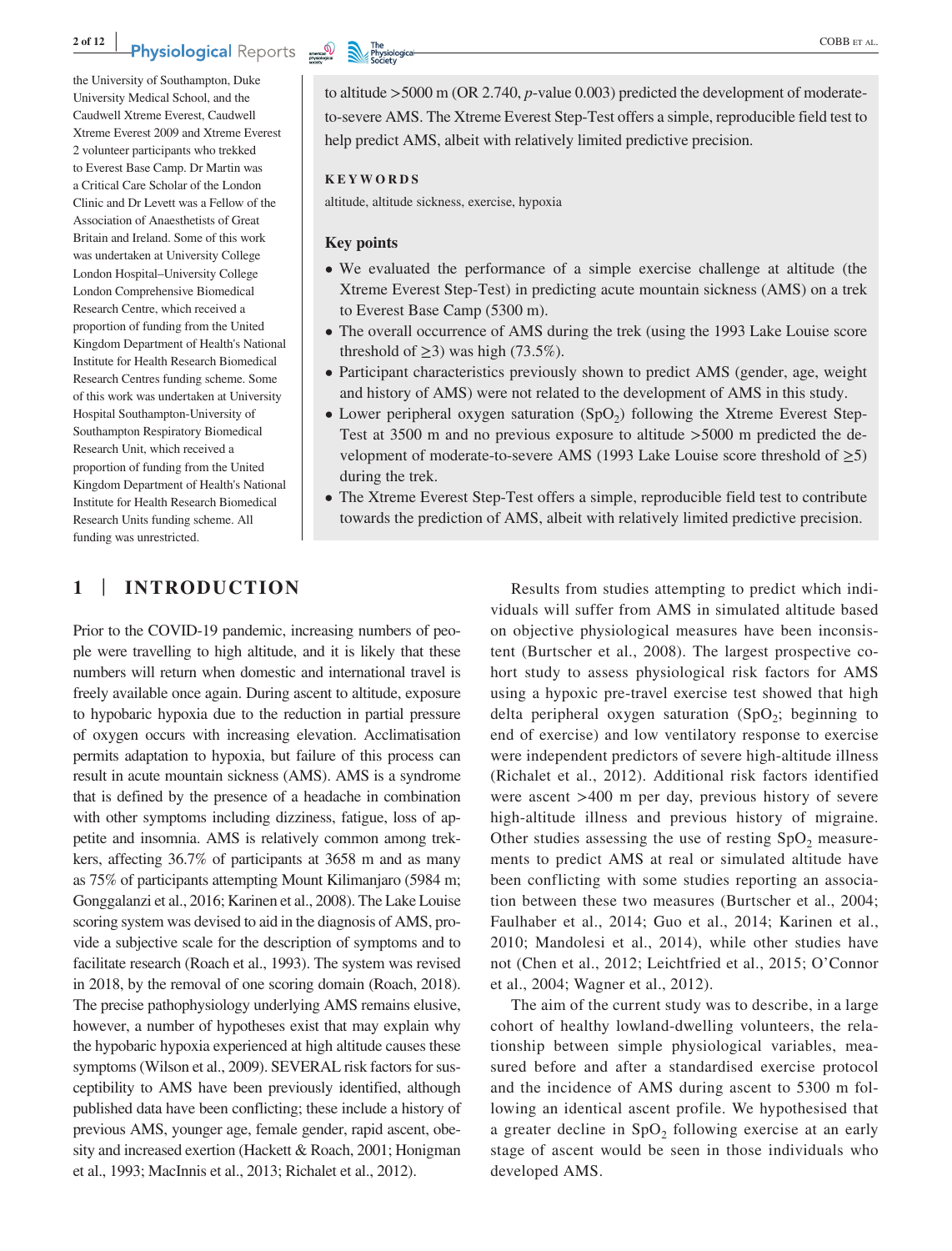# **2** | **METHODS**

# **2.1** | **Study participants**

Participants were part of three separate research expeditions that took place over a 6-year period: Caudwell Xtreme Everest (2007) (Levett et al., 2010), Caudwell Xtreme Everest 2009 (2009) (Holloway et al., 2014) and Xtreme Everest 2 (2013) (Gilbert-Kawai et al., 2015). They were aged 18 years or above, permanently resident at low altitude (<1000 m) and were required to pass a two-stage health screen by experienced expedition doctors. Ethical approval was granted by the University College London Research Ethics Committee and written informed consent was obtained from all participants.

# **2.2** | **Study setting**

Details of the trek to Everest base camp (EBC; 5300 m) have been published previously (Gilbert-Kawai et al., 2015; Levett et al., 2010). All participants underwent baseline testing, including the Xtreme Everest Step-Test (XEST), prior to ascent to high altitude, then undertook an 11-day ascent to EBC and remained there for two further days (Figure 1). All participants followed an identical ascent profile to EBC, with the exception of 14 individuals who deviated for medical or personal reasons. Baseline testing was undertaken in London (75 m); however, 14 participants undertook sea level testing in Kathmandu (1300 m) due to logistical difficulties getting to London. Previous studies have confirmed a similar  $SpO<sub>2</sub>$  between sea level and



**FIGURE 1** The planned ascent profile for all participants. Daily ascent profile to altitude. In summary, participants went by airplane from Kathmandu (1300 m) to Lukla (2860 m), then ascended on foot. Rest days were inserted into the schedule to allow other experiments to be performed, and to reduce the anticipated incidence of AMS by allowing additional time for acclimatisation (Gilbert-Kawai et al., 2015; Levett et al., 2010)

# **EXECOBB** ET AL. **3 of 12**<br>**Supplied COBB** ET AL. **3 of 12**

Kathmandu (Grant et al., 2002). Acetazolamide was not taken prophylactically by any participant, but was administered to those showing symptoms of severe AMS, at the discretion of the expedition medical team.

# **2.3** | **Physiological measurements and AMS scoring**

Each morning participants completed a diary containing the Lake Louise scoring system, and then undertook a short exercise protocol, recording measurements according to written instructions provided to them (Roach et al., 1993). As expeditions took place in 2007, 2009 and 2013, data were collected and analysed using the original Lake Louise scoring system which included the sleep component of the AMS score. The measurements and exercise challenge were conducted at approximately the same time each day, first thing in the morning prior to consuming any food or caffeine. The physiological measurements consisted of resting  $SpO<sub>2</sub>$  and heart rate (HR; Nonin Onyx II 9550, Nonin Medical Inc), respiratory rate (RR) that was counted by a fellow participant and blood pressure (BP) recorded as the mean of three measurements (Omron Intellisense M7, Omron Healthcare Europe B.V.). All resting measurements were taken after participants had been resting (seated) for 5 min (Levett et al., 2010). Following resting measurements, the XEST was undertaken, comprising of 2 min of stepping onto and off a 20 cm high step, at a rate of one step up or down per second, guided by a metronome (Levett et al., 2010). All physiological measurements (with the exception of blood pressure) were repeated during the minute immediately after the XEST was completed (end-exercise measures). Two Lake Louise score thresholds were used to determine the presence of AMS; 3–4 was considered as mild, while ≥5 was considered moderate to severe. Only scores reaching these thresholds in the presence of a headache were deemed to indicate AMS. No AMS was determined by a score of  $\leq$ 2 or the absence of a headache regardless of the score.

# **2.4** | **Data analysis**

Data were tested for normality using histograms, and described accordingly. The physiological data used for the primary analysis were from the first morning after arrival at Namche Bazaar (3500 m), as a steep ascent (from 2800 m to 3500 m in 1-day) is required to reach this altitude. This ascent occurs early in the trek (day 2) and Namche Bazaar is often the first location at which AMS occurs. Independent t-tests and chi-squared tests were used for continuous and categorical variables respectively. Occasionally participants were unable to undertake the diary test due to illness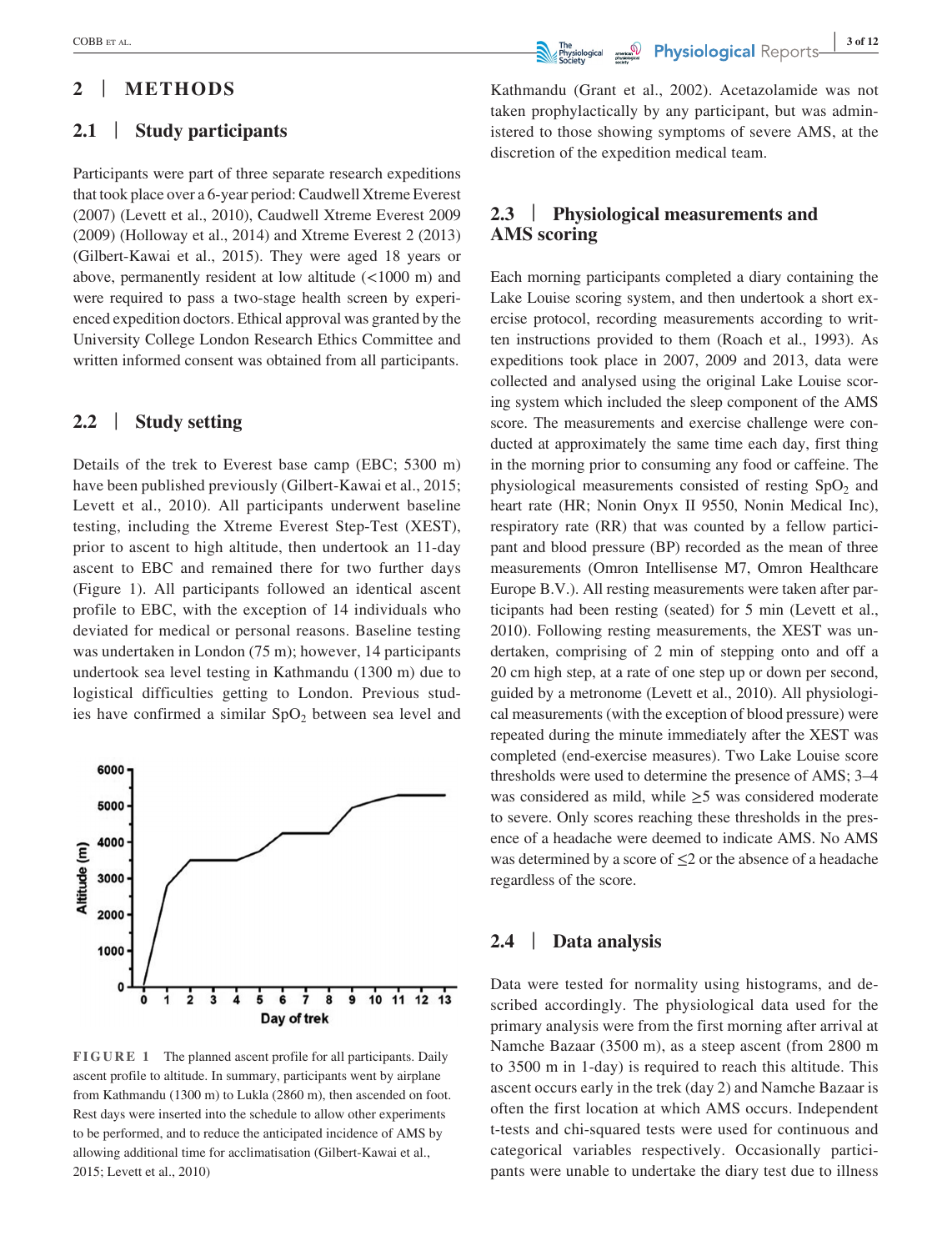or data were incomplete. On these occasions, physiological data from the following day at 3500 m (trek day 3) were used instead  $(n = 9)$ . Sensitivity analyses were undertaken to test the robustness of the results when these participants were removed, and it demonstrated no significant impact on results.

A univariate logistic regression analysis was performed for each physiological and demographic variable. Variables with  $p < 0.15$  were included in a multiple logistic regression analysis for moderate-to-severe AMS. A ROC curve was performed on the predicted probabilities from the logistic regression to assess the goodness of fit.

All data were analysed using IBM SPSS Version 24 (IBM Corp. released 2013. IBM SPSS Statistics for Windows, Version 23. IBM Corp.). Statistical significance was taken as *p* < 0.05.

# **3** | **RESULTS**

### **3.1** | **Participant characteristics**

The total number of participants across the three expeditions was 441, with 332 eligible for inclusion in this study (Figure 2). A total of 64 participants were excluded from this analysis

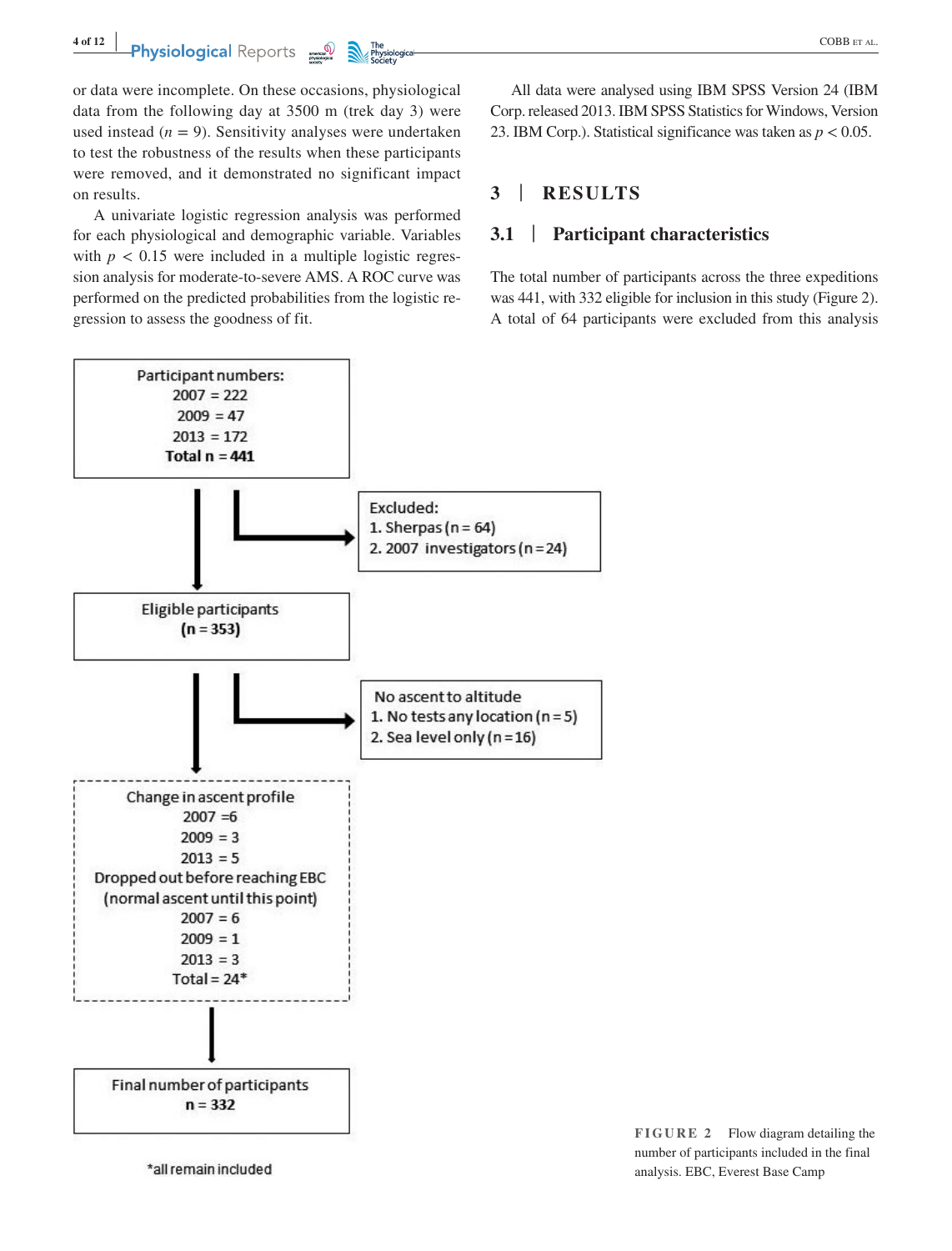because they were high-altitude residents (Sherpa) and 24 because they were Xtreme Everest investigators who followed an alternative (slightly slower) ascent profile. Fourteen participants had a slightly different ascent profile from the main cohort due to illness or personal circumstances, and this resulted in them spending additional days at a lower altitude. Of these fourteen, six had AMS, two had diarrhoea and vomiting, two had respiratory tract infections, one stayed behind with an unwell relative and in three instances the reason could not be determined.

In the study cohort, 56.9% of participants were men and the mean age of participants was 43.1 years (Table 1). The percentage of participants who had previously been exposed to high altitude ( $>3500$  m) was  $48.5\%$  ( $n = 160$ ), and of those 6.1%  $(n = 20)$  self-reported that they had previously experienced AMS.

**3.2** | **Acute mountain sickness**

Overall, 244 of 332 participants developed AMS (Lake Louise score of  $\geq$ 3 with presence of headache) at any point during the expedition (73.5%, 95% confidence interval (CI), 68.7–78.2%). A total of 77 developed mild AMS (23.2%, CI 18.6–27.8%) and 167 developed

**TABLE 1** Demographic characteristics of participants

moderate-to-severe AMS (50.3%, 95% CI, 44.9–55.7%). The number of participants with AMS at each day during the trek is shown in Figure 3. There was no difference in gender, age, previous AMS, weight or BMI between participants who developed AMS and those who did not (Table 2). Participants who developed mild AMS were taller than those who did not (174.3 vs. 170.8 cm,  $p = 0.018$ . The overall incidence of acetazolamide use for treatment of AMS was  $19.0\%$  ( $n = 63$ ). Participants requiring acetazolamide for treatment of AMS were older than those who did not require this medication (47.0 years vs. 42.2 years,  $p = 0.015$ ). Participants who had not previously ascended >5000 m were more likely to get moderate-to-severe AMS ( $p = 0.006$ ).

# **3.3** | **Physiological data**

Changes in measured physiological variables on each day of the trek are shown in Figure 4.  $SpO<sub>2</sub>$  decreased both at rest and following exercise as altitude was gained. There was an increase in resting HR, resting RR and end-exercise RR throughout the ascent, along with an initial increase followed by a decrease in end-exercise HR. There was a small rise in systolic and diastolic BP throughout the trek.

|                               |                          | <b>Male</b>            | Female                 | <b>Total</b>           |
|-------------------------------|--------------------------|------------------------|------------------------|------------------------|
| Total $n = 332$               |                          | $n = 189(56.9\%)$      | $n = 143(43.1\%)$      | $n = 332$              |
| Age                           | Mean $(95\% \text{ CI})$ | $44.1(42.1 - 46.2)$    | $41.8(39.6 - 44.0)$    | $43.1(41.6-44.6)$      |
| Height $(cm)$                 | Mean $(95\% \text{ CI})$ | $177.3(176.2 - 178.5)$ | $165.6(164.5 - 166.7)$ | $172.3(171.3 - 173.3)$ |
| Weight $(Kg)$                 | Mean $(95\% \text{ CI})$ | $80.8(79.0 - 82.6)$    | $65.3(63.7 - 66.9)$    | 74.1 (72.6–75.6)       |
| <b>BMI</b>                    | Mean $(95\% \text{ CI})$ | $25.7(25.2 - 26.1)$    | $23.8(23.3 - 24.3)$    | $24.9(24.5 - 25.2)$    |
| Previous altitude 3500–5000 m | $n$ (% yes)              | 44 (23.4%)             | 40(28.2%)              | 84 (25.5%)             |
| Previous altitude $>5000$ m   | $n$ (% yes)              | 49 $(26.1\%)$          | $27(19.0\%)$           | 76 (23.0%)             |
| Previous AMS                  | $n$ (% yes)              | $9(4.8\%)$             | 11 $(7.8%)$            | $20(6.1\%)$            |



**FIGURE 3** Incidence of acute mountain sickness by trek day. LLS, Lake Louise score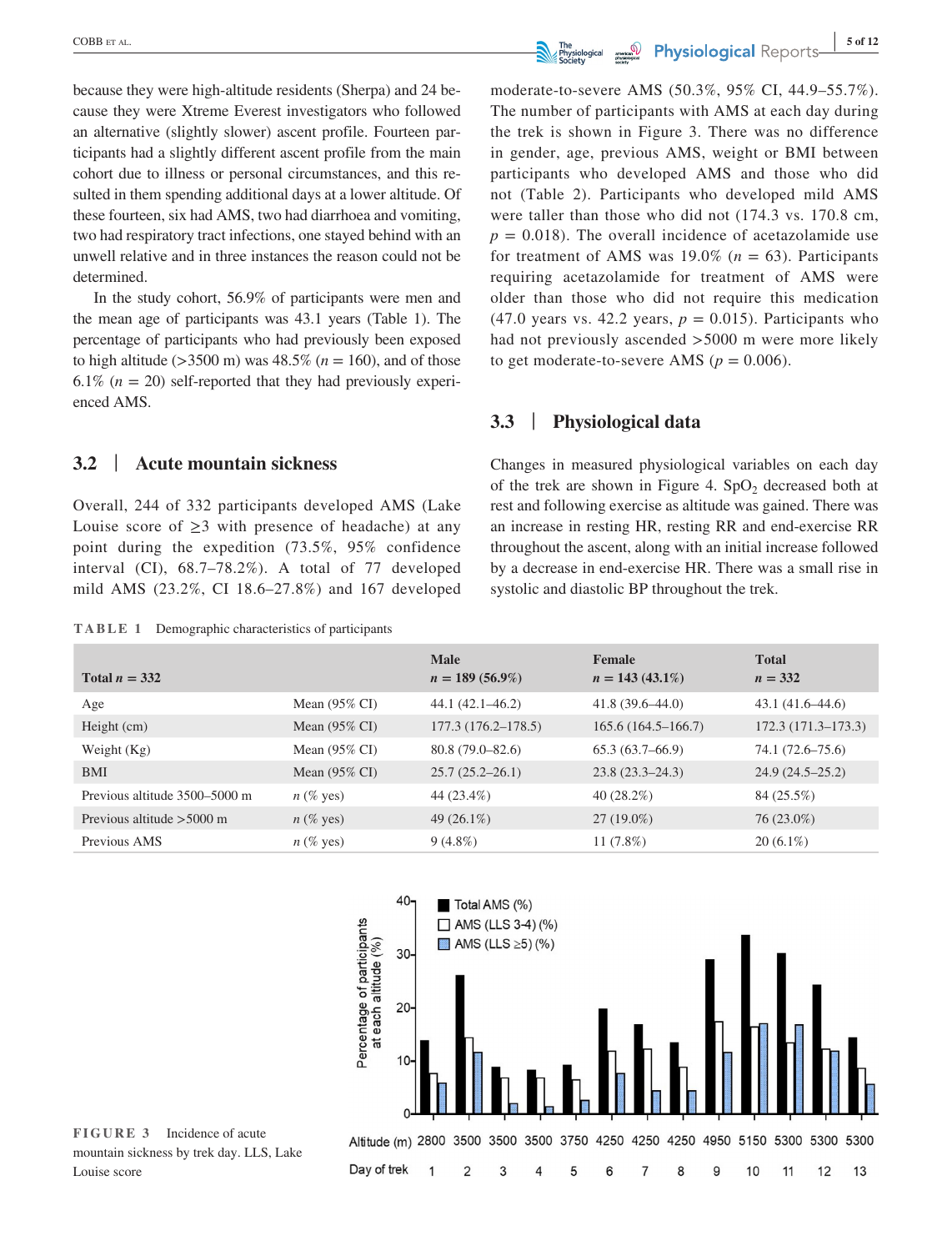|                                  | TABLE 2 Characteristics of participants according to the presence of AMS at any point in the trek and acetazolamide use                                                                                                   |                                   |                                         |                                |                                |
|----------------------------------|---------------------------------------------------------------------------------------------------------------------------------------------------------------------------------------------------------------------------|-----------------------------------|-----------------------------------------|--------------------------------|--------------------------------|
| Total $n = 332$                  | $n = 88(26.5\%)$<br>No AMS                                                                                                                                                                                                | AMS (LLS 3-4)<br>$n = 77(23.2\%)$ | $n = 167(50.3\%)$<br>AMS $(LLS \geq 5)$ | $n = 269(81.0\%)$<br>No ACZ    | $n = 63(19.0\%)$<br><b>ACZ</b> |
| Age                              | 44.5 (41.1-47.9)                                                                                                                                                                                                          | $40.7(37.8 - 43.6)$               | $43.5(41.5 - 45.6)$                     | $42.2(40.5 - 43.9)$            | $47.0^*$ $(43.6 - 50.3)$       |
| Height (cm)                      | 170.8 (168.8-172.8)                                                                                                                                                                                                       | 174.3 (172.2-176.5)               | 172.1 (170.7-173.5)                     | 172.0 (170.8-173.1)            | 173.5 (171.3<br>$-175.7$       |
| Weight (kg)                      | $72.1(69.3 - 74.9)$                                                                                                                                                                                                       | 75.9 (72.9-79.0)                  | 74.4 (72.2–76.5)                        | 73.5 (71.9-75.2)               | $76.7(73.2 - 80.3)$            |
| BMI                              | 24.6 (23.9-25.3)                                                                                                                                                                                                          | 24.9 (24.1-25.7)                  | $25.0(24.5-25.5)$                       | 24.8 (24.3-25.2)               | $25.4(24.5 - 26.3)$            |
| Gender                           |                                                                                                                                                                                                                           | $\chi^2 = 1.465, p = 0.226$       | $\chi^2 = 0.074$ , $p = 0.785$          | $\chi^2 = 0.103, p = 0.748$    |                                |
| 3500-5000 m<br>Previous altitude |                                                                                                                                                                                                                           | $\chi^2 = 0.158, p = 0.691$       | $\chi^2 = 0.001, p = 0.981$             | $\chi^2 = 2.155, p = 0.142$    |                                |
| Previous altitude >5000 m        |                                                                                                                                                                                                                           | $\chi^2 = 0.224, p = 0.621$       | $\chi^2 = 7.507, p = 0.006$             | $\chi^2 = 0.975$ , $p = 0.323$ |                                |
| Previous AMS                     |                                                                                                                                                                                                                           | $\chi^2 = 1.581, p = 0.209$       | $\chi^2 = 0.012, p = 0.912$             | $\chi^2 = 0.212, p = 0.646$    |                                |
|                                  | Note: Independent r-tests for continuous (mean, 95% confidence interval) and chi-squared $(\chi^e, \rho$ -value) for categorical variables. LLS, Lake Louise score; ACZ, acetazolamide use at some point during the trek. |                                   |                                         |                                |                                |



**FIGURE 4** Overall mean (±SEM) change in measured physiological variables in all participants during ascent to high altitude. Solid line = at rest, pre-exercise; dotted line = at end of exercise. Blood pressure was only measured at rest, prior to exercise

#### **3.4** | **AMS and physiological measures at concurrent altitudes**

Physiological data collected at 3500 m and 5300 m are presented in Tables 3 and 4, respectively, according to participants' AMS categorisation. At 3500 m, partici pants who developed mild AMS had lower end-exercise SpO<sub>2</sub> (81.1 vs. 82.8%,  $p = 0.016$ ) than those who did not, while those who developed moderate-to-severe AMS had a lower resting  $SpO_2$  (87.6 vs. 89.4%,  $p = 0.006$ )

 $*_p$   $\leq$  0.05.

**|**

**Physiological** Reports **FORE**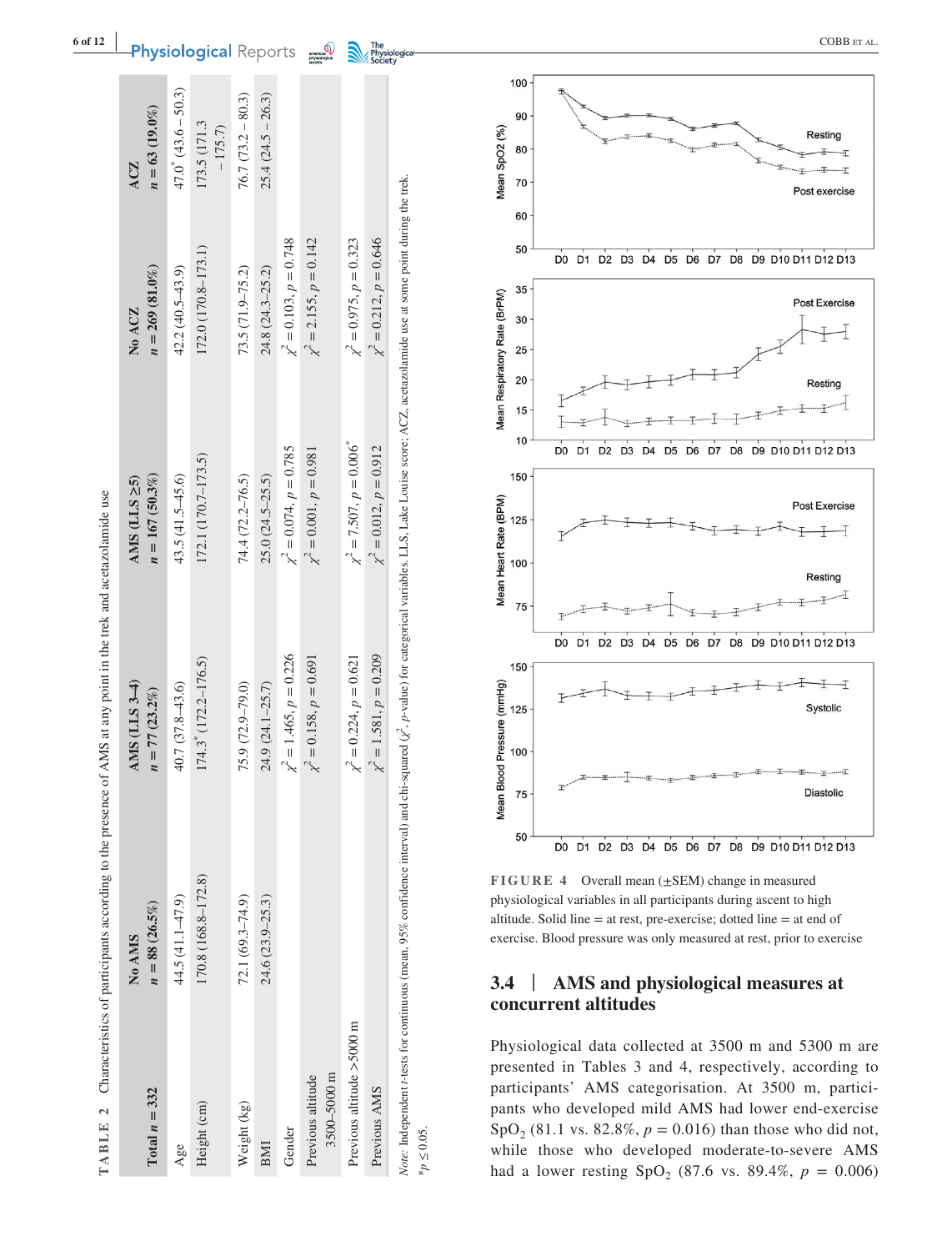#### **TABLE 3** Physiological and AMS data from 3500 m (Namche Bazaar)

| Total $n = 329$               | No AMS at<br>3500 m<br>$n = 241 (73.3\%)$ | AMS $(LLS 3-4)$ at<br>$3500 \text{ m}$<br>$n = 49(26.7\%)$ | AMS (LLS $\geq$ 5) at<br>3500 m<br>$n = 39(11.9\%)$ |
|-------------------------------|-------------------------------------------|------------------------------------------------------------|-----------------------------------------------------|
| $SpO2$ resting $(\%)$         | 89.4 (88.9–89.8)                          | 88.8 (87.8–89.7)                                           | $87.6^*$ (86.4–88.8)                                |
| $SpO2$ exercise<br>$(\%)$     | $82.8(82.2 - 83.3)$                       | $81.1$ * (79.9–82.3)                                       | $80.7^*$ (79.4–82.0)                                |
| $SpO2$ delta $(\%)$           | $-6.6(6.1-7.1)$                           | $-7.6(6.4–8.8)$                                            | $-7.0$ (5.7–8.2)                                    |
| HR resting (bpm)              | 73.4(71.7–75.1)                           | $75.8(72.2 - 79.5)$                                        | $79.0^*$ (74.8-83.1)                                |
| HR exercise<br>(bpm)          | 125.1<br>$(123.0 - 127.1)$                | 123.8 (118.5–129.2)                                        | 130.1 (124.5–135.8)                                 |
| HR delta (bpm)                | 51.7 (49.4–53.9)                          | $48.0(41.8-54.2)$                                          | $51.2(47.1 - 55.2)$                                 |
| RR resting (bpm)              | $13.5(13.0-14.0)$                         | $12.9(12.0-13.9)$                                          | $13.9(12.7-15.1)$                                   |
| RR exercise<br>(bpm)          | $20.2(19.4-20.9)$                         | $19.6(18.1 - 21.1)$                                        | $20.9(19.4 - 22.4)$                                 |
| RR delta (bpm)                | $6.7(6.0-7.3)$                            | $6.7(5.6-7.8)$                                             | 6.8(5.4–8.3)                                        |
| BP systolic<br>(mmHg)         | 133.5<br>$(131.3 - 135.6)$                | $132.4(128.2 - 136.5)$                                     | 134.7 (129.9–139.4)                                 |
| <b>BP</b> diastolic<br>(mmHg) | $83.7(82.7 - 84.8)$                       | $83.2(80.6 - 85.9)$                                        | $83.7(81.0 - 86.5)$                                 |

*Note:* Delta signifies the difference between resting and exercise values. Independent t-tests for continuous (mean, 95% confidence interval) variables.

 $*_{p} \leq 0.05$ .

#### **TABLE 4** Physiological and AMS data from 5300 m (Everest Base Camp)

| Total $n = 319$        | No AMS at 5300 m<br>$n = 217(68.0\%)$ | AMS $(LLS 3-4)$ at<br>5300 m<br>$n = 45(14.1\%)$ | AMS (LLS $\geq$ 5) at<br>5300 m<br>$n = 57(17.9\%)$ |
|------------------------|---------------------------------------|--------------------------------------------------|-----------------------------------------------------|
| $SpO2$ resting $(\%)$  | 79.0 (78.4–79.7)                      | $76.0^{\circ}$ (74.1–78.0)                       | $77.3^*$ (75.9–78.7)                                |
| $SpO2$ exercise $(\%)$ | $73.8(73.1 - 74.5)$                   | $71.3^*$ (69.8–72.9)                             | $71.7^*$ (70.3–73.1)                                |
| $SpO2$ delta $(\%)$    | $-5.2(4.6-5.8)$                       | $-4.6(2.9-6.3)$                                  | $-5.6(4.1-7.1)$                                     |
| HR resting (bpm)       | 77.4 (75.4–79.3)                      | 78.0 (73.8–82.3)                                 | $79.0(75.5 - 82.6)$                                 |
| HR exercise (bpm)      | 119.2 (116.3–122.2)                   | $120.2(115.2 - 125.2)$                           | $116.1(110.6-121.6)$                                |
| HR delta (bpm)         | $42.2(39.2 - 45.1)$                   | $42.1(36.2 - 48.0)$                              | $36.7(30.6 - 42.8)$                                 |
| RR resting (bpm)       | $15.5(14.8-16.1)$                     | $15.0(13.9-16.2)$                                | $15.9(14.9-16.9)$                                   |
| RR exercise (bpm)      | $27.9(26.8-29.0)$                     | $28.3(26.0-30.7)$                                | $32.4(25.1 - 39.7)$                                 |
| RR delta (bpm)         | $12.5(11.6-13.4)$                     | $13.4(11.5-15.4)$                                | $16.5(9.3-23.8)$                                    |
| BP systolic (mmHg)     | 139.7 (137.3-142.2)                   | $140.0(135.5 - 144.6)$                           | 137.7 (133.3–142.1)                                 |
| BP diastolic (mmHg)    | $87.3(86.0 - 88.5)$                   | 87.9 (84.9–90.9)                                 | $86.4(84.2 - 88.7)$                                 |

*Note:* Delta signifies the difference between resting and exercise values. Independent *t*-tests for continuous (mean, 95% confidence interval) variables.

 $*$ *p*  $\leq$  0.05.

and lower end-exercise  $SpO<sub>2</sub>$  (80.7 vs. 82.8%,  $p = 0.007$ ; Table 3). Resting heart rate was also higher in those with moderate-to-severe AMS (79.0 vs. 73.4 beats per minute,  $p = 0.015$ ) at 3500 m than those with no AMS. At 5300 m, participants with mild AMS had a lower resting and endexercise  $SpO<sub>2</sub>$  than those who did not (76.0 vs. 79.0%,  $p = 0.005$  and 71.3 vs. 73.8%,  $p = 0.003$  respectively). Similarly, those with moderate-to-severe AMS also had a lower resting and end-exercise  $SpO<sub>2</sub>$  than those who

did not (77.3 vs. 79.0%,  $p = 0.022$  and 71.7 vs. 73.8%,  $p = 0.007$  respectively; Table 4).

# **3.5** | **AMS and physiological measures from 3500 m**

Participants who suffered moderate-to-severe AMS at any point during the trek had a lower resting  $SpO<sub>2</sub>$  at 3500 m;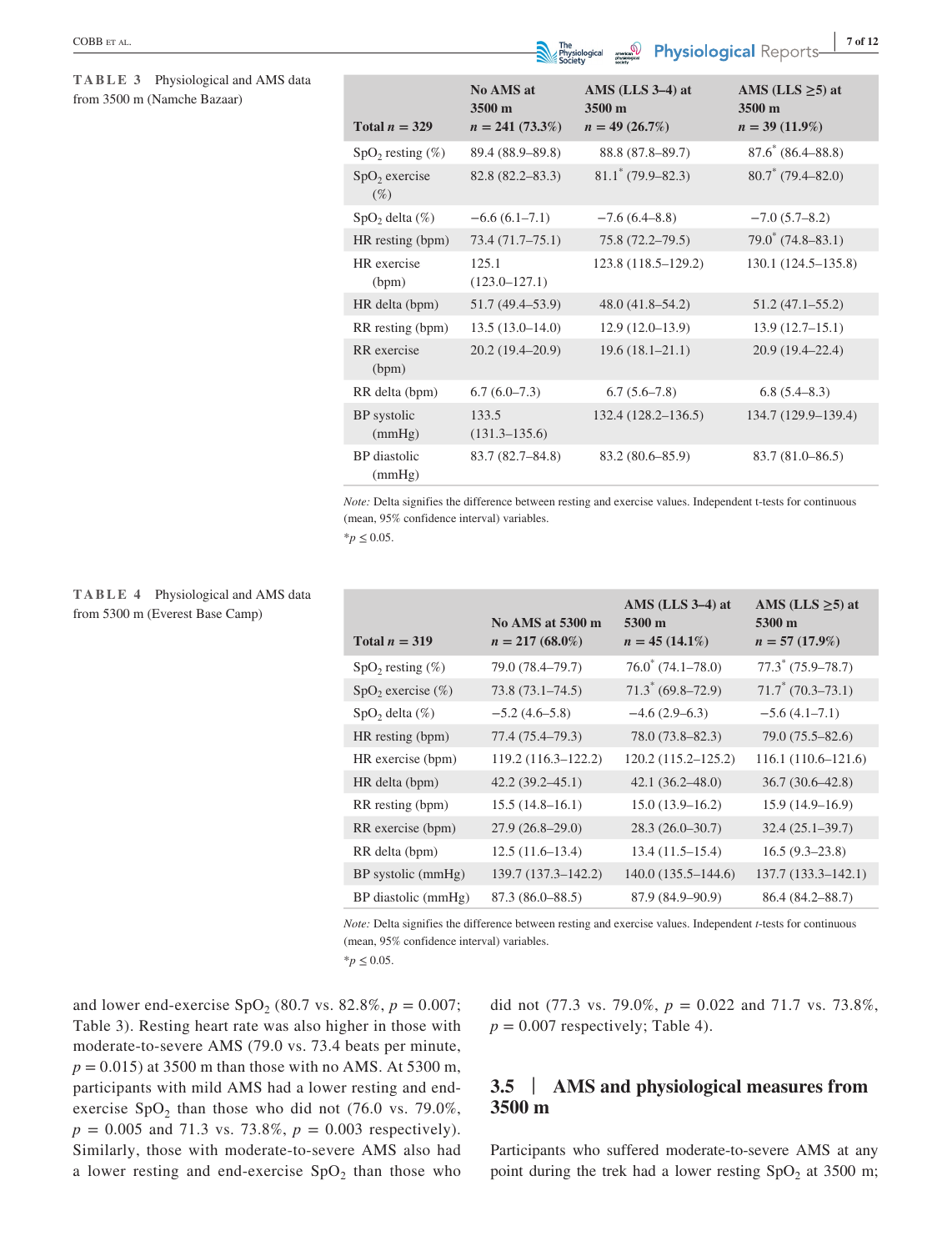88.5 versus 89.6% ( $p = 0.02$ ; Table 5). Similarly, those who suffered mild or moderate-to-severe AMS during the trek had lower end-exercise  $SpO<sub>2</sub>$  at 3500 m; 82.2 versus 83.8% (*p* = 0.027) and 81.5 versus 83.8% (*p* < 0.001) respectively. Also, participants who experienced mild AMS had lower end-exercise RR at 3500 m (19.2 vs. 21.3 breaths per minute,  $p = 0.017$ ), in keeping with a reduced hypoxic ventilatory response, consequent low  $SpO<sub>2</sub>$  and an increase in delta SpO<sub>2</sub>. Participants who went on to require acetazolamide had a higher resting RR at 3500 m (14.4 vs. 13.3 breaths per minute,  $p = 0.047$ .

# **3.6** | **Logistic regression analysis**

A logistic regression analysis model was conducted to predict moderate-to-severe AMS for participants ascending to high altitude. A univariate regression analysis was undertaken for each physiological variable at 3500 m and demographic variables for moderate-to-severe AMS. Variables with a univariate significance  $p < 0.15$  were then included in a multiple logistic regression analysis.

The variables included were resting  $SpO<sub>2</sub>$  end-exercise SpO<sub>2</sub>, resting RR, end-exercise RR, delta HR, systolic blood pressure and no previous altitude exposure >5000 m. Despite delta  $SpO<sub>2</sub>$  being a significant variable in the univariate analysis, it was excluded in the multivariate analysis due to the prior inclusion of both resting and end-exercise  $SpO<sub>2</sub>$  to avoid perfect multicollinearity. The prediction success was 72.6% and the included variables improved the model from 65.1% predicted successfully from the constant alone. Endexercise  $SpO<sub>2</sub>$  and no previous exposure to altitude >5000 m contributed significantly to the model (*p*-values <0.001 and 0.003, OR 0.870 and 2.740 respectively; Table 6). The ROC curve for the moderate-to-severe AMS logistic regression model had an area under the curve of 0.735 (95% CI 0.667– 0.804,  $p < 0.001$ ) confirming the strong predictive value of the model (Figure 5).

# **4** | **DISCUSSION**

We have described the changes in daily physiological measures in a large cohort of adult volunteers ascending on an identical ascent profile to 5300 m over a period of 11 days. Along with this, we have demonstrated the potential value of a short step-exercise test conducted at moderate high altitude in predicting the development of AMS.

In keeping with the expected physiological changes with ascent to altitude, we observed a decrease in  $SpO<sub>2</sub>$  and an increase in respiratory rate (both at rest and following exercise) throughout the ascent. This was accompanied by an increase in resting HR and an initial increase in postexercise HR, followed by a decrease as further altitude was gained.

A high proportion of participants (73.5%) suffered AMS during the trek using the original Lake Louise criteria and a threshold of  $\geq$ 3 with a headache. This is similar to the reported incidence of AMS on Kilimanjaro (5895 m; Karinen et al., 2008) but higher than previously reported in the same region of Nepal (Hackett et al., 1976). This is surprising given the relatively slow ascent profile in this study (11 days to EBC), which is more conservative than many EBC trek profiles (Hackett et al., 1976). In our study, the Lake Louise score was recorded daily, in the presence of investigators and a medical team,

|  |  |  |  | TABLE 5 Physiological data at 3500 m according to AMS at any point during the trek and ACZ use at any point in the trek |
|--|--|--|--|-------------------------------------------------------------------------------------------------------------------------|
|--|--|--|--|-------------------------------------------------------------------------------------------------------------------------|

| Total $n = 332$ | <b>No AMS</b><br>$n = 88(26.5\%)$ | <b>AMS</b> (LLS 3-4)<br>$n = 77(23.2\%)$ | AMS (LLS $\geq$ 5)<br>$n = 167(50.3\%)$ | <b>No ACZ</b><br>$n = 269 (81.0\%)$ | ACZ<br>$n = 63(19.0\%)$    |
|-----------------|-----------------------------------|------------------------------------------|-----------------------------------------|-------------------------------------|----------------------------|
| $SpO2$ resting  | 89.6 (89.0–90.3)                  | 89.5 (88.6-90.4)                         | $88.5^*$ (88.0–89.1)                    | 89.2 (88.7-89.6)                    | 88.4 (87.5–89.3)           |
| $SpO2$ exercise | 83.8 (82.8–84.9)                  | $82.2^*(81.2 - 83.2)$                    | $81.5^* (80.9 - 82.1)$                  | 82.4 (81.9-82.9)                    | $81.9(80.8 - 83.0)$        |
| $SpO2$ delta    | $-5.8(4.9-6.7)$                   | $-7.3^*$ (6.2–8.3)                       | $-7.1^*$ (6.5–7.7)                      | $-6.8(6.3-7.3)$                     | $-6.6(5.5-7.6)$            |
| HR resting      | $76.1(73.2 - 79.1)$               | $74.0(71.1-76.9)$                        | $73.8(71.8 - 75.8)$                     | $74.9(73.3 - 76.5)$                 | $72.6(69.4 - 75.7)$        |
| HR exercise     | 125.0 (121.3-128.7)               | 124.0 (120.4-127.7)                      | 126.5 (124.0-129.0)                     | 125.6 (123.6–127.5)                 | 125.3 (120.9-129.6)        |
| HR delta        | $48.9(44.7-53.0)$                 | $50.1(46.1-54.0)$                        | $52.7(50.1 - 55.3)$                     | $50.7(48.6 - 52.9)$                 | $52.4(48.0 - 56.8)$        |
| RR resting      | $14.2(13.3-15.1)$                 | $13.0(12.1-13.9)$                        | $13.3(12.8-13.9)$                       | $13.3(12.8-13.7)$                   | $14.4^{\circ}$ (13.3–15.4) |
| RR exercise     | $21.3(20.1 - 22.5)$               | $19.2^*$ (18.1–20.4)                     | $20.0(19.2 - 20.8)$                     | $19.9(19.3-20.6)$                   | $21.2(19.7-22.6)$          |
| RR delta        | $7.1(6.2 - 8.0)$                  | $6.2(5.4 - 7.1)$                         | $6.6(5.9-7.4)$                          | $6.7(6.1-7.2)$                      | $6.7(5.3 - 8.2)$           |
| BP systolic     | 136.4 (132.3-140.5)               | 132.8 (129.3-136.3)                      | 132.3 (130.0-134.6)                     | 133.8 (131.8–136.1)                 | 132.4 (128.7-136.1)        |
| BP diastolic    | $83.7(81.9 - 85.6)$               | $84.6(82.5 - 86.8)$                      | $83.2(82.0 - 84.4)$                     | 83.7 (82.6–84.7)                    | $83.7(81.7 - 85.7)$        |

*Note:* Delta signifies the difference between resting and exercise values. AMS (Lake Louise score 3–4 or  $\geq$ 5) which occurred at any point throughout the trek. Independent t-tests (mean (95% confidence interval)). ACZ, acetazolamide use at some point during the trek.  $*_{p} \leq 0.05$ .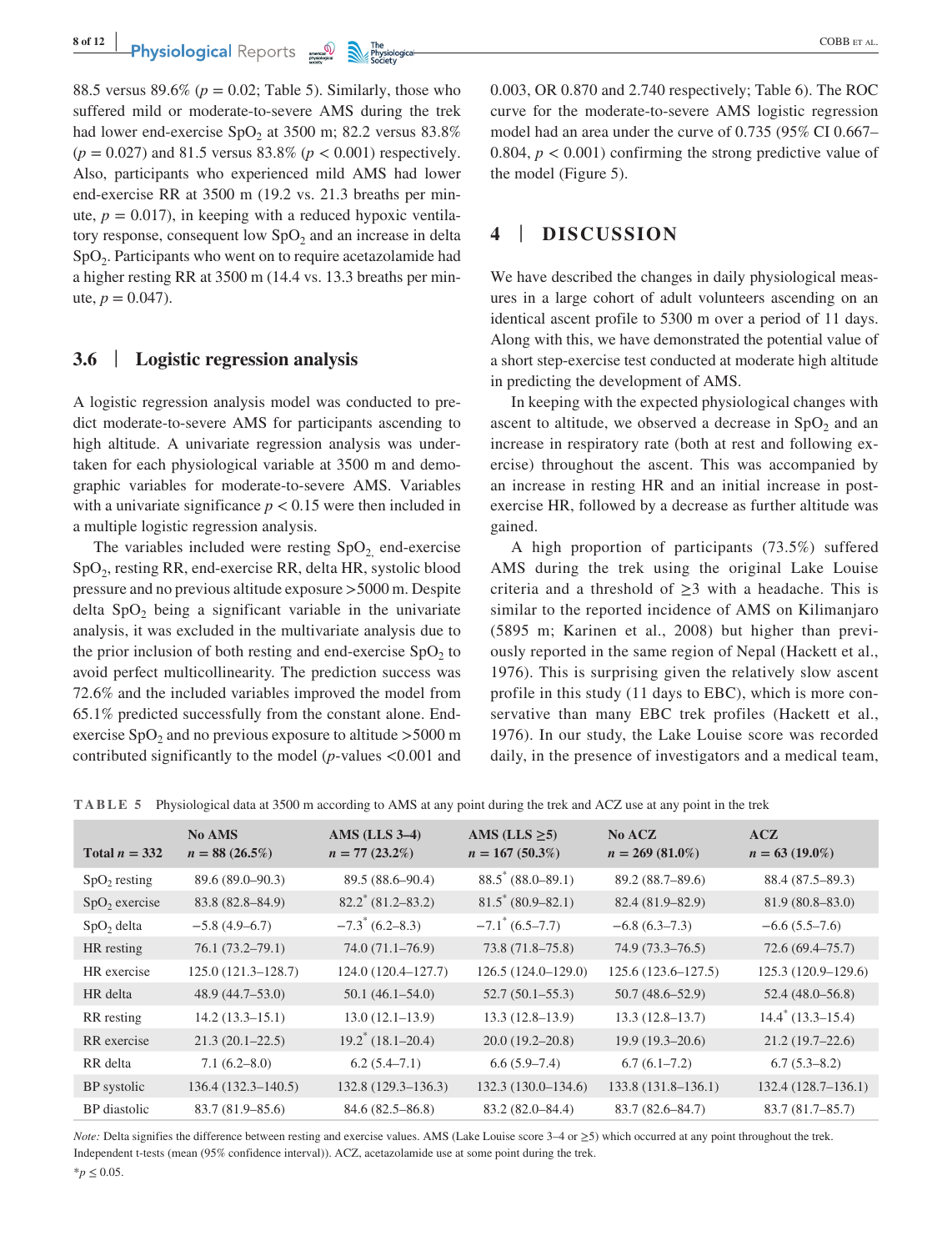**TABLE 6** Logistic regression analysis for physiological data at 3500 m and prediction of AMS throughout the trek

| Predictor (variables with $p < 0.15$ )<br>in univariate Logistic Regression<br>analysis) | AMS (LLS $\geq$ 5)<br>Odds ratio (95% CI) |
|------------------------------------------------------------------------------------------|-------------------------------------------|
| Resting SpO <sub>2</sub>                                                                 | $0.963(0.880-1.055)$                      |
| Exercising $SpO2$                                                                        | $0.870^* (0.803 - 0.943)$                 |
| Resting respiratory rate                                                                 | $0.955(0.877 - 1.041)$                    |
| Exercising respiratory rate                                                              | $0.970(0.912 - 1.030)$                    |
| Systolic blood pressure                                                                  | $0.988(0.971 - 1.006)$                    |
| Delta $SpO2$                                                                             | Not provided                              |
| Delta heart rate                                                                         | $1.016(1.000-1.033)$                      |
| No previous altitude exposure $>5000$ m                                                  | $2.740^*$ (1.395-5.384)                   |

\**p* ≤ 0.05.

potentially increasing the likelihood of detecting AMS when compared to other study designs. In previous studies in Nepal, the AMS scores have been recorded less frequently which may have underestimated the incidence of AMS (Hackett et al., 1976). Furthermore, previous studies reporting the incidence of AMS in Nepal have either been cross-sectional (i.e. recording the incidence at a specific altitude; Basnyat et al., 1999) or did not control the subject ascent profile (Richalet et al., 2012). The ascent profile in our study was tightly controlled and thus the AMS rates reflected variability in individual susceptibility to AMS rather than different rates of hypoxic exposure. Intercurrent illnesses or the impact of other studies being conducted during the Xtreme Everest expedition (e.g. maximal cardio-pulmonary exercise testing) may have contributed to the high incidence of AMS. Mild AMS occurred in 23.2% of participants versus moderate–severe AMS in 50.3%, suggesting significant pathophysiology in the majority of those developing AMS.

For a number of reasons, we chose to report the findings of this study according to the original Lake Louise criteria (Roach et al., 1993), rather than the revised 2018 criteria (Roach, 2018). Ethical committee approval was for the use of the original criteria and each of the expedition's medical teams used this framework for the detection and treatment of AMS. Furthermore, this was the standard criteria at the time of data collection and using it allows this large dataset to be compared to important published work in this field. It is likely that future research expeditions to high altitude will need to adopt the 2018 criteria.

There was no difference in the incidence of AMS between participants stratified by gender, age, weight or BMI. This is in contrast to previous studies that have reported that being young, female and overweight are risk factors for AMS (Honigman et al., 1993; Richalet et al., 2012; Ri-Li et al., 2003). Individuals who developed mild AMS were markedly



**FIGURE 5** Receiver operator characteristics curve for the moderate to severe AMS logistic regression model. Independent variables included: Resting  $SpO<sub>2</sub>$ , end-exercise  $SpO<sub>2</sub>$ , resting respiratory rate, end-exercise respiratory rate, systolic blood pressure, delta heart rate and no previous altitude exposure >5000 m. Area under the curve = 0.735 (95% CI 0.667–0.804, *p* < 0.001)

taller (174.3 vs. 170.8 cm), which is difficult to explain from a physiological perspective.

Previous studies report that a history of AMS on a preceding sojourn to high altitude is a risk factor for subsequent AMS (Honigman et al., 1993; Richalet et al., 2012; Schneider & Bernasch, 2002). We found no relationship between previous AMS and AMS on this expedition. We did, however, identify that a previous successful ascent over 5000 m was associated with a lower incidence of AMS. Previous altitude exposure at lesser altitudes (>3500 m but <5000 m) was not associated with lower AMS rates. This may suggest that prior exposure to very high altitude is protective against subsequent AMS, possibly through mechanisms such as epigenetic modification. Alternatively, this may reflect the fact that trekkers who have low susceptibility to AMS (previous successful high-altitude ascents) are more likely to return to altitude.

The carbonic anhydrase inhibitor acetazolamide is effective for the prophylaxis of and treatment of AMS (Leaf & Goldfarb, 2007). In this study, treatment for AMS was determined by the expedition medical team. All subjects were encouraged to report symptoms of AMS to their medical officer. The treatment algorithm for AMS relied on rest and symptomatic treatment for headache (paracetamol and ibuprofen) in the first instance and escalation to acetazolamide if symptoms did not resolve or worsened. Treatment with acetazolamide therefore relied on self-reporting of problematic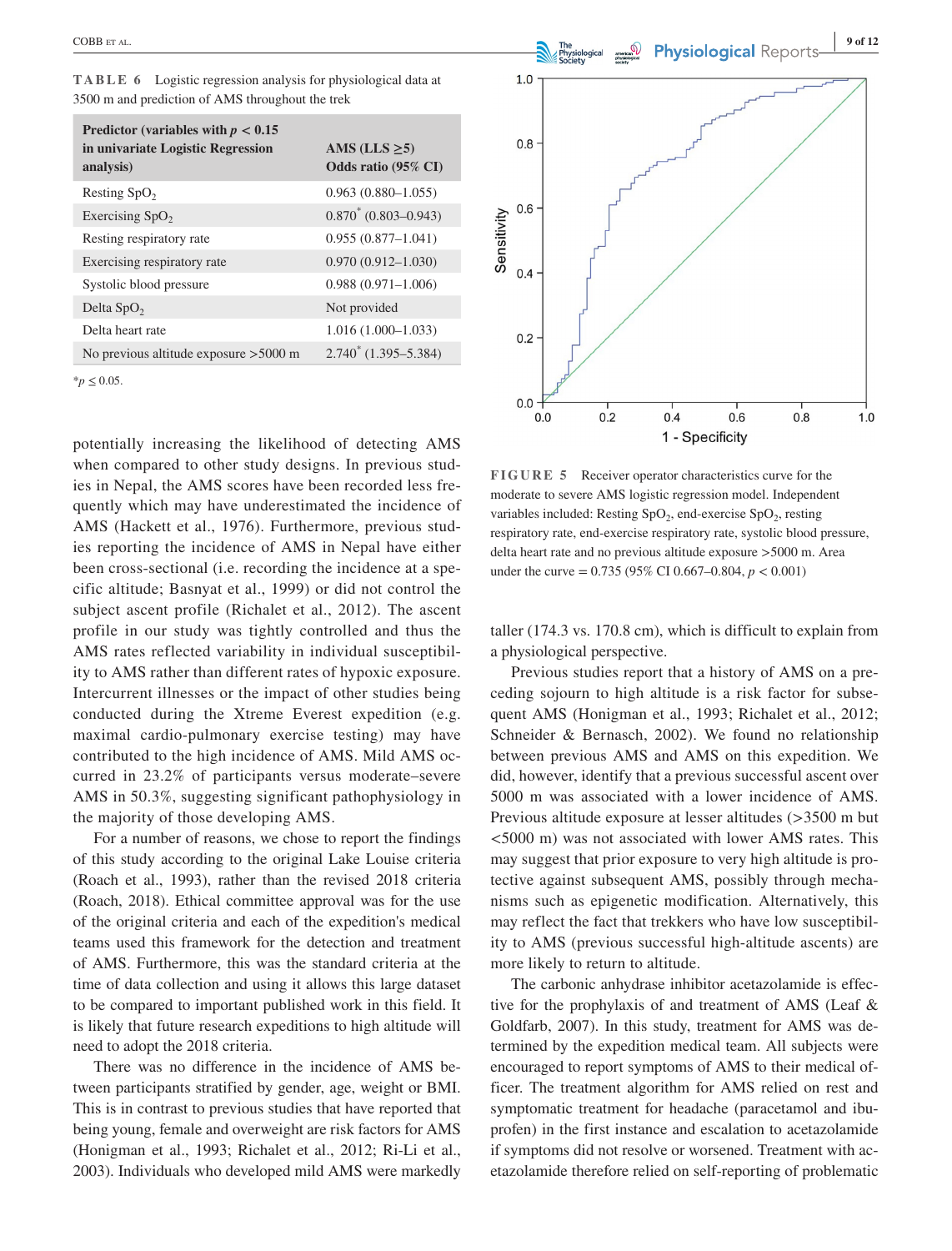**Physiological** Reports  $\frac{1}{2}$  The physiological consumption of the consumption of the consumption of the consumption of the consumption of the consumption of the consumption of the consumption of the consumption of the

symptoms and not Lake Louise Score alone. Only 19% of participants required treatment with acetazolamide, despite 53% self-reporting moderate-to-severe AMS symptoms on the Lake Louise Score. Participants who were treated with acetazolamide were significantly older than those who were not (47.0 vs. 42.2 years respectively). This may reflect an increase in severity in older participants or reduced symptom tolerance.

# **4.1** | **The Xtreme Everest step-test**

In addition to resting physiological measurements, participants underwent a daily standardised step-test exercise challenge. We reported data from 3500 m (day 2) to 5300 m (day 11) to explore relationships between physiological variables during the exercise challenge and AMS incidence and to identify whether the response to the exercise challenge at 3500 m could predict AMS during the ascent.

In keeping with previous studies, we found that participants who developed mild or moderate-to-severe AMS had significantly lower resting and end-exercise  $SpO<sub>2</sub>$ (Burtscher et al., 2004; Faulhaber et al., 2014; Guo et al., 2014; Karinen et al., 2010; Mandolesi et al., 2014). Subjects with mild AMS also had significantly lower end-exercise RR, which may reflect a reduced hypoxic ventilatory response. A reduced hypoxic ventilatory response and low post-exercise  $SpO<sub>2</sub>$  have previously been reported to predict AMS risk (Richalet et al., 2012). Richalet and colleagues, in a large prospective cohort study, reported that greater desaturation and low ventilatory response during exercise in an acute normobaric hypoxic challenge at sea level were independent predictors of subsequent severe high-altitude illness (Richalet et al., 2012). Participants in this study were tested at sea level and then undertook independent excursions to a minimum altitude of >4000 m for three or more days, with a minimum overnight sleeping altitude of >3500 m. A questionnaire was used by subjects to selfreport their ascent profile and physical symptoms of severe high-altitude illness (SHAI) using Hackett's AMS score. The study had a number of limitations including the use of unaccompanied ascents to altitude, a low response rate (33.2%) leading to risk of selection bias and self-evaluation of SHAI symptoms without medical guidance risking classification bias.

The use of delta  $SpO<sub>2</sub>$  (before and after exercise) as a predictive measure of AMS was also supported by Karinen and colleagues (Karinen et al., 2010). They found that desaturation after exercise at 3500 m was greater in participants who subsequently developed AMS at 4300 m. However, this relationship was not reproducible at other altitudes (Karinen et al., 2010). Rathat et al. also found, in a retrospective study,

that participants who were the most clinically susceptible to AMS had abnormal cardiac and respiratory responses to hypoxia at rest and especially during exercise, thus allowing identification of high-risk participants (Rathat et al., 1992). This was in agreement with Richalet et al. who found that a  $\geq$ 22% drop in SpO<sub>2</sub> after a short exercise test was an independent predictor of severe high-altitude illness (Richalet et al., 2012). We have demonstrated that a lower  $SpO<sub>2</sub>$  after a standardised exercise test at 3500 m predicted AMS development. The absolute difference in  $SpO<sub>2</sub>$  between those with and without AMS, however, was small (between 1.1% and 2.3% mean absolute difference for resting and post-exercise  $SpO<sub>2</sub>$  for those with no AMS and with moderate-to-severe AMS). Therefore, while the data point towards clear physiological processes that may be associated with the development of AMS, it may be of limited practical utility for screening an individual.

A multivariate regression analysis was undertaken to assess the ability of demographic variables and data from the XEST at 3500 m to predict moderate-to-severe AMS at any point during the ascent. The presence of AMS using a threshold of a Lake Louise score of  $\geq$ 3 was felt to have insufficient specificity (i.e. a high false-positive rate) for this model. We were able to predict the risk of moderate-tosevere AMS using physiological variables from the step test (resting and end exercise  $SpO<sub>2</sub>$ , resting and end exercise RR, delta HR and systolic blood pressure) and previous altitude exposure history. This has potential utility in identifying at risk trekkers, who may benefit from a slower subsequent ascent profile, or pharmacological prophylaxis for AMS. Further studies are needed to identify whether performance in the step test in simulated altitude at sea level is of benefit in identifying at risk individuals on a subsequent standardised ascent.

# **4.2** | **Strengths and limitations**

A key strength of this study was the large sample size and tightly controlled ascent profile. The comparison between participants is therefore not confounded by the magnitude or rate of ascent. Furthermore, measurement bias was minimised by blinding all subjects to their measurements and strictly controlling the testing conditions (standardised rest before the test, standardised timing of testing and supervision by trained group leader). Additionally, no prophylactic medications for AMS were taken and acetazolamide use was reserved for those who reported symptoms of AMS to the attendant medical team.

There were, however, a number of limitations to this study. Trekkers were recruited using website and social media adverts that may have led to selection bias. For example, individuals who have previously suffered AMS may be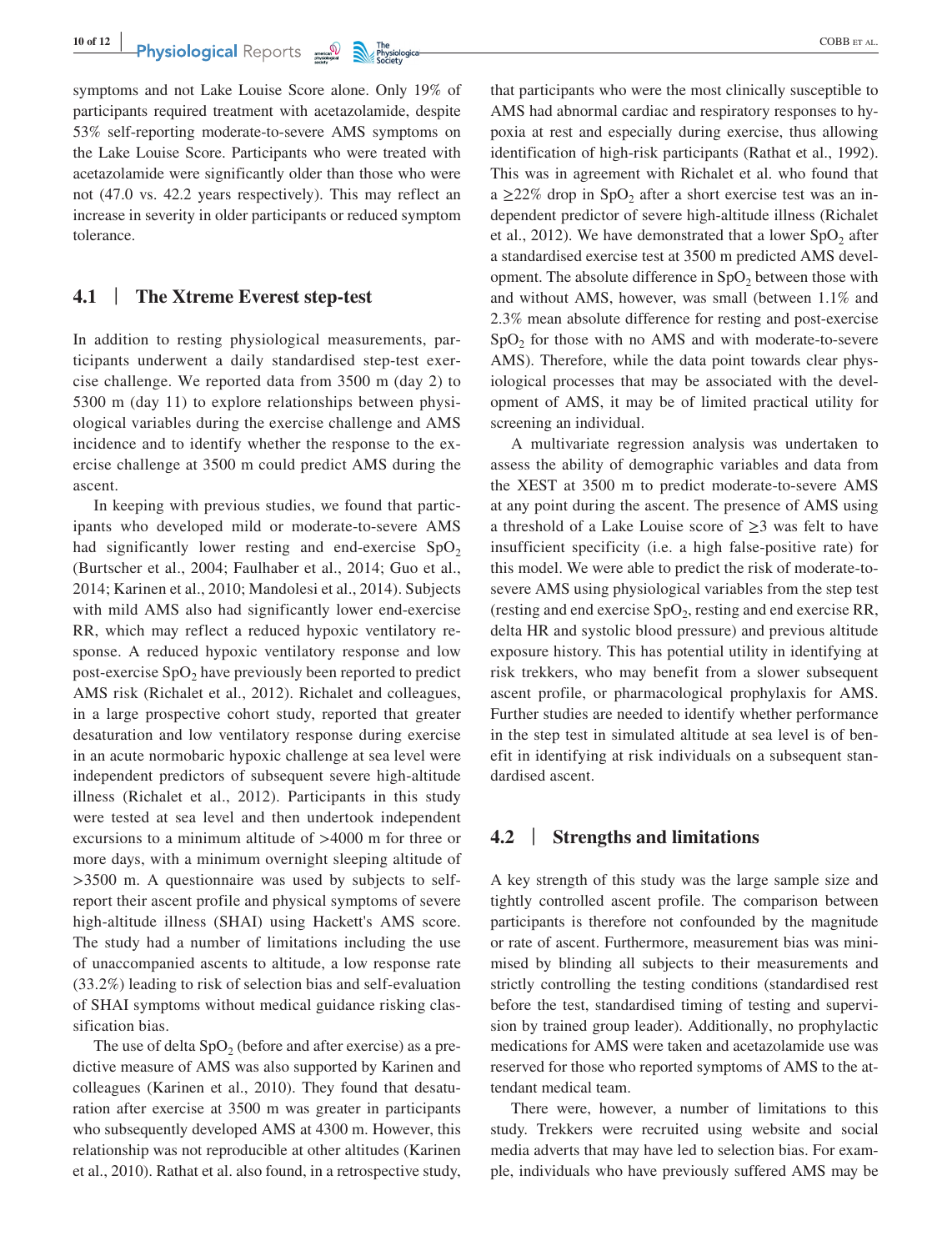less likely to volunteer to return to altitude. Participants had to self-finance the expedition which is likely to have limited access to the trek for those in lower socio-economic groups. Importantly, XEST data from 3500 m were used to predict the development of AMS; an altitude where 26.2% of participants had already developed AMS. Analysis of data from a lower altitude may have mitigated this potential confounding factor. Finally, symptoms were self-evaluated which may have led to classification bias when determining the Lake Louise score.

# **5** | **CONCLUSIONS**

In a large cohort study of participants undertaking a tightly controlled ascent profile to high altitude, we have demonstrated a higher than previously reported incidence of AMS. Participant characteristics previously shown to predict AMS (gender, age, weight and history of AMS) were not related to the development of AMS in this study. A simple, standardised step test performed at 3500 m was predictive of moderateto-severe AMS during the ascent. Previous extreme altitude exposure (>5000 m) was protective. This simple step test requires further validation both at high altitude and during pre-trek simulated altitude to evaluate its utility in identifying individuals more likely to develop AMS.

# **DECLARATION**

Some of the results of this study have previously been reported in a poster and abstract at the 20th International Hypoxia Symposium, Chateau Lake Louise, 2017.

#### **ACKNOWLEDGEMENTS**

*The members of the Caudwell Xtreme Everest Research Group are as follows*: V. Ahuja, G. Aref-Adib, R. Burnham, A. Chisholm, K. Clarke, D. Coates, M. Coates, D. Cook, M. Cox, S. Dhillon, C. Dougall, P. Doyle, P. Duncan, M. Edsell, L. Edwards, L. Evans, P. Gardiner, M. Grocott, P. Gunning, N. Hart, J. Harrington, J. Harvey, C. Holloway, D. Howard, D. Hurlbut, C. Imray, C. Ince, J. van der Kaaij, M. Khosravi, N. Kolfschoten, D. Levett, H. Luery, A. Luks, D. Martin, R. McMorrow, P. Meale, K. Mitchell, H. Montgomery, G. Morgan, J. Morgan, A. Murray, M. Mythen, S. Newman, M. O'Dwyer, J. Pate, T. Plant, M. Pun, P. Richards, A. Richardson, G. Rodway, J. Simpson, C. Stroud, M. Stroud, J. Stygal, B. Symons, P. Szawarski, A. Van Tulleken, C. Van Tulleken, A. Vercueil, L. Wandrag, M. Wilson and J. Windsor

*The members of the Caudwell Xtreme Everest Scientific Advisory Group are as follows*: B. Basnyat, C. Clarke, T. Hornbein, J. Milledge and J. West.

*The members of the Xtreme Everest 2 Research Group are as follows*: S Abraham, T Adams, W Anseeuw, R Astin, B

Basnyat, O Burdall, J Carroll, A Cobb, J Coppel, O Couppis, J Court, A Cumpstey, T Davies, S Dhillon, N Diamond, C Dougall, T Geliot, E Gilbert-Kawai, G Gilbert-Kawai, E Gnaiger, M Grocott, C Haldane, P Hennis, J Horscroft, D Howard, S Jack, B Jarvis, W Jenner, G Jones, J van der Kaaij, J Kenth, A Kotwica, R Kumar BC, J Lacey, V Laner, D Levett, D Martin, P Meale, K Mitchell, Z Mahomed, J Moonie, A Murray, M Mythen, P Mythen, K O'Brien, I. Ruggles-Brice, K Salmon, A Sheperdigian, T Smedley, B Symons, C Tomlinson, A Vercueil, L Wandrag, S Ward, A Wight, C Wilkinson and S Wythe.

*The members of the Xtreme Everest 2 Research Scientific Advisory Board are as follows*: M Feelisch, E Gilbert-Kawai, M Grocott (chair), M Hanson, D Levett, D Martin, K Mitchell, H Montgomery, R Moon, A Murray, M Mythen and M Peters.

#### **AUTHOR CONTRIBUTIONS**

Substantial contribution to conception or design: D.Z.H.L., K.M., E.G.K., M.G.M., M.P.W.G. and D.S.M. Acquisition of reported data: A.B.C., D.Z.H.L., K.M., E.G.K., P.J.H., M.G.M., M.P.W.G. and D.S.M. Interpretation of reported data: A.B.C., W.A., D.H., P.J.H., M.P.W.G. and D.S.M. All authors were involved in review and critical appraisal of the manuscript and provided approval for submission of the final version.

#### **ORCID**

*Michael P. W. Grocott* **[https://orcid.](https://orcid.org/0000-0002-9484-7581)** [org/0000-0002-9484-7581](https://orcid.org/0000-0002-9484-7581)

#### **REFERENCES**

- Basnyat, B., Lemaster, J., & Litch, J. (1999). Everest or bust: a cross sectional, epidemiological study of acute mountain sickness at 4232 meters in the Himalayas. *Aviation, Space & Environmental Medicine*, *70*, 867–873.
- Burtscher, M., Flatz, M., & Faulhaber, M. (2004). Prediction of susceptibility to acute mountain sickness by SaO2 values during shortterm exposure to hypoxia. *High Altitude Medicine & Biology*, *5*, 335–340.
- Burtscher, M., Szubski, C., & Faulhaber, M. (2008). Prediction of the susceptibility to AMS in simulated altitude. *Sleep and Breathing*, *12*, 103–108.
- Chen, H. C., Lin, W. L., Wu, J. Y., Wang, S. H., Chiu, T. F., Weng, Y. M., Hsu, T. Y., & Wu, M. H. (2012). Change in oxygen saturation does not predict acute mountain sickness on Jade Mountain. *Wilderness & Environmental Medicine*, *23*, 122–127.
- Faulhaber, M., Wille, M., Gatterer, H., Heinrich, D., & Burtscher, M. (2014). Resting arterial oxygen saturation and breathing frequency as predictors for acute mountain sickness development: A prospective cohort study. *Sleep and Breathing*, *18*, 669–674.
- Gilbert-Kawai, E., Sheperdigian, A., Adams, T., Mitchell, K., Feelisch, M., Murray, A., Peters, M., Gilbert-Kawai, G., Montgomery, H., Levett, D., Kumar, R., Mythen, M., Grocott, M., & Martin, D. (2015). Design and conduct of Xtreme Everest 2: An observational